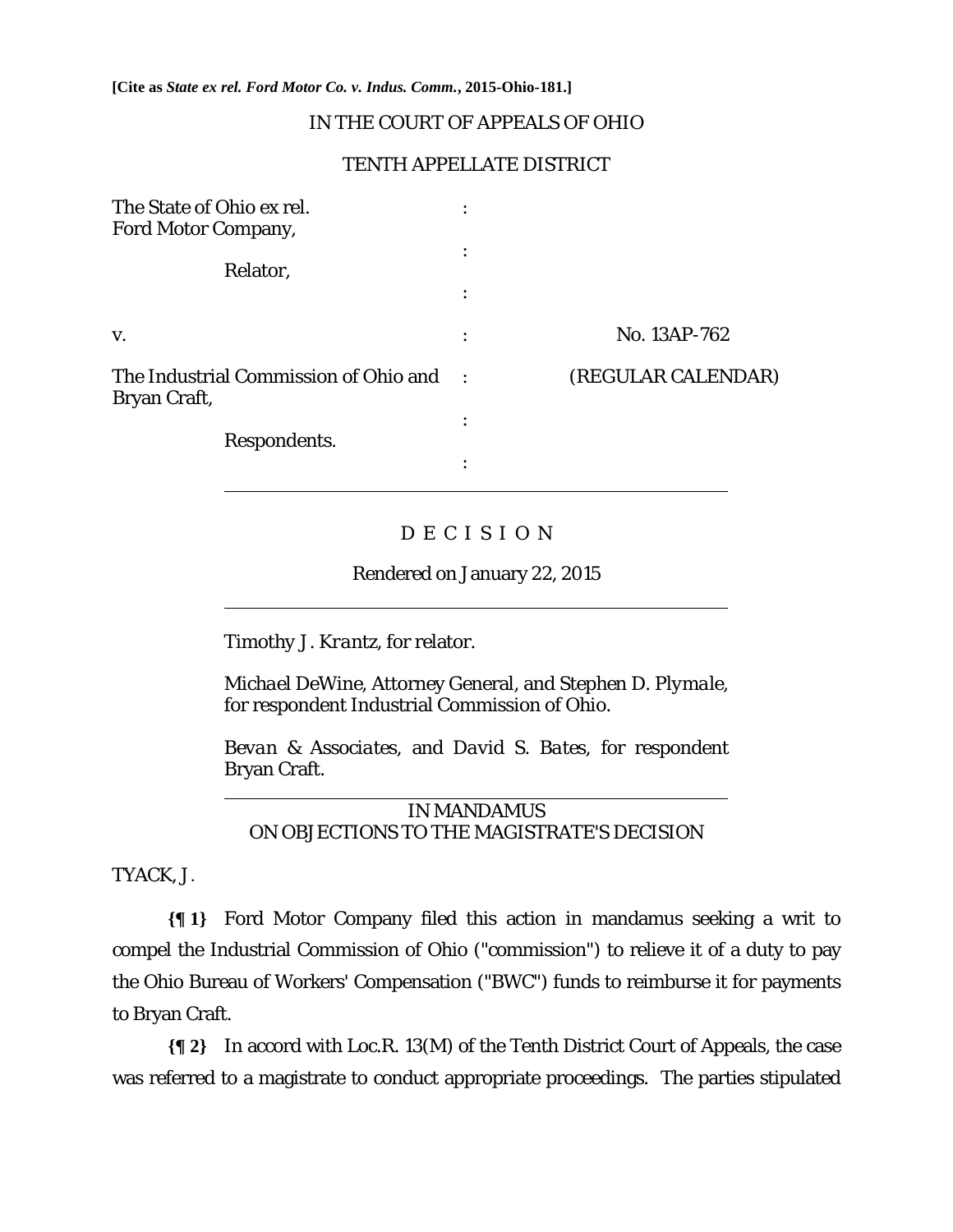the pertinent evidence and filed briefs. The magistrate then issued a magistrate's decision containing detailed findings of fact and conclusions of law appended hereto. The magistrate's decision includes a recommendation that we deny the request for a writ.

**{¶ 3}** Ford Motor Company has filed objections to the magistrate's decision. Counsel for the commission has filed a memorandum in response. The case is now before the court for a full independent review.

**{¶ 4}** The facts in the case are not in dispute. Ford Motor Company has not objected to the findings of fact, so the findings of fact in the magistrate's decision are hereby adopted.

**{¶ 5}** Ford Motor Company does object to the application of the law to the uncontested facts. Specifically, the objections are:

#### OBJECTION NO. 1

The Magistrate erred in failing to find that DWRF benefits constitute compensation and therefore, falling under the 2 year "limitation" provision in R.C. §4123.52, regarding retroactive payment of compensation.

#### OBJECTION NO. 2

Although the Magistrate found that the BWC failed to properly administer the claimant's claim, the Magistrate erred in failing to find that the "doctrine of laches" precludes the BWC from charging Ford DWRF payments going back more than thirteen-years.

**{¶ 6}** Bryan Craft was found to be entitled to permanent total disability compensation back in the 1990's. Early in the period when he began receiving the benefits, repeated inquiries were made to ascertain whether he was entitled to additional compensation from the Disabled Workers' Relief Fund ("DWRF"). Because of the money he was receiving from Social Security Disability, he was found to not be entitled to payments from DWRF at that time. The inquiries from BWC on that topic then stopped for many years.

**{¶ 7}** Eventually BWC sent a questionnaire to Craft to determine if his eligibility had changed. Upon receiving the answers to its questions, the BWC determined that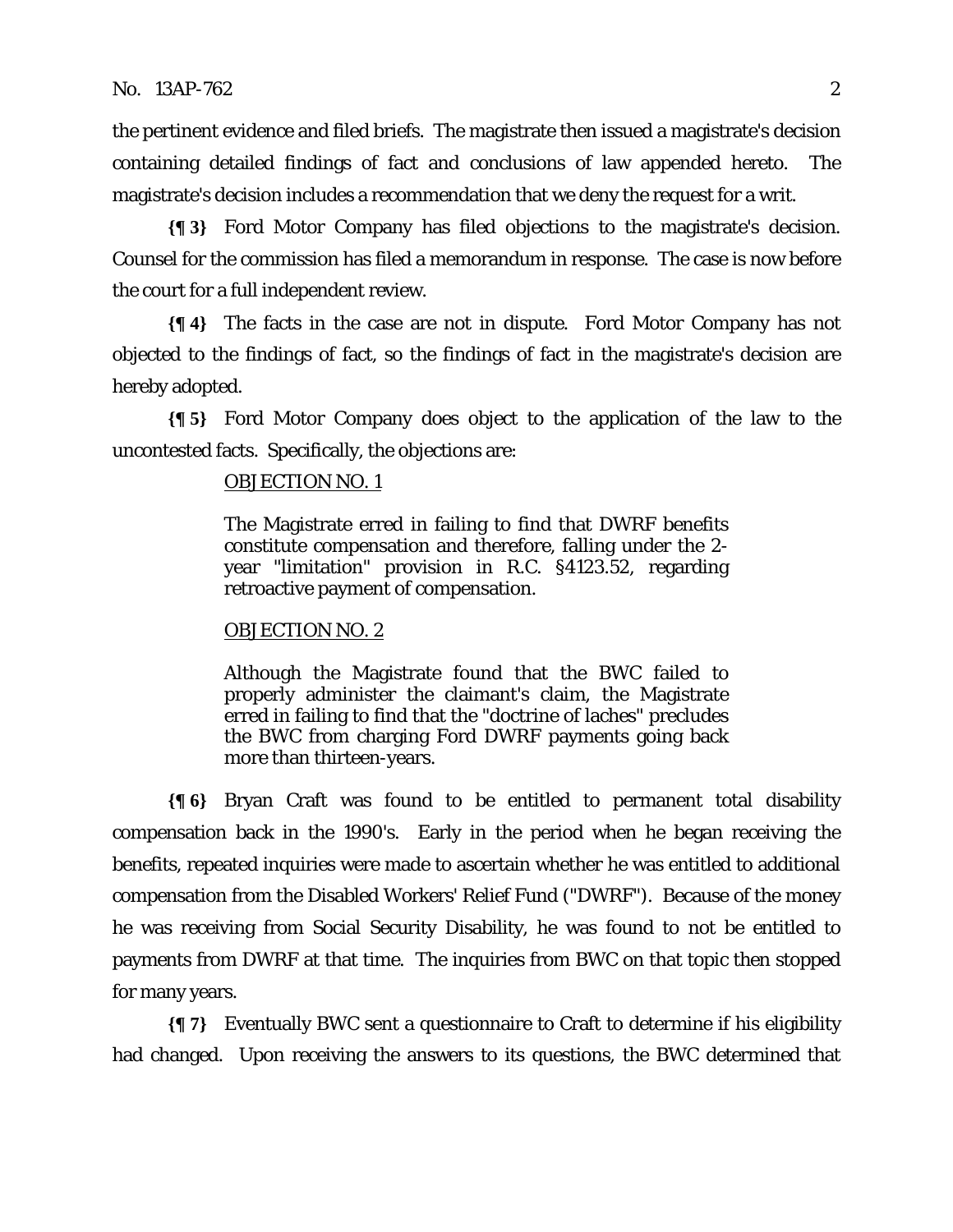Craft had been entitled to funds from DWRF for many years. The total due him was the sizable sum of \$121,442.86, covering almost 13 years of back payments.

**{¶ 8}** Ford Motor Company did not want to pay the \$121,442.86 to reimburse the BWC and has fought paying it ever since. At first Ford Motor Company resisted paying by pursuing appeals through the commission. When that failed, Ford Motor Company filed this mandamus action.

**{¶ 9}** The issues Ford Motor Company argues via its objections to the magistrate's decision are the same issues argued before the magistrate. We cannot make significant improvements upon the detailed analysis set forth by our magistrate, including exposition of our past decisions on the key points. See the magistrate's decision appended hereto.

**{¶ 10}** We overrule the objections to the magistrate's decision and adopt the findings of fact and conclusions of law in the magistrate's decision. As a result, we deny the request for a writ of mandamus.

*Objections overruled; writ denied.* 

KLATT and DORRIAN, JJ., concur.

l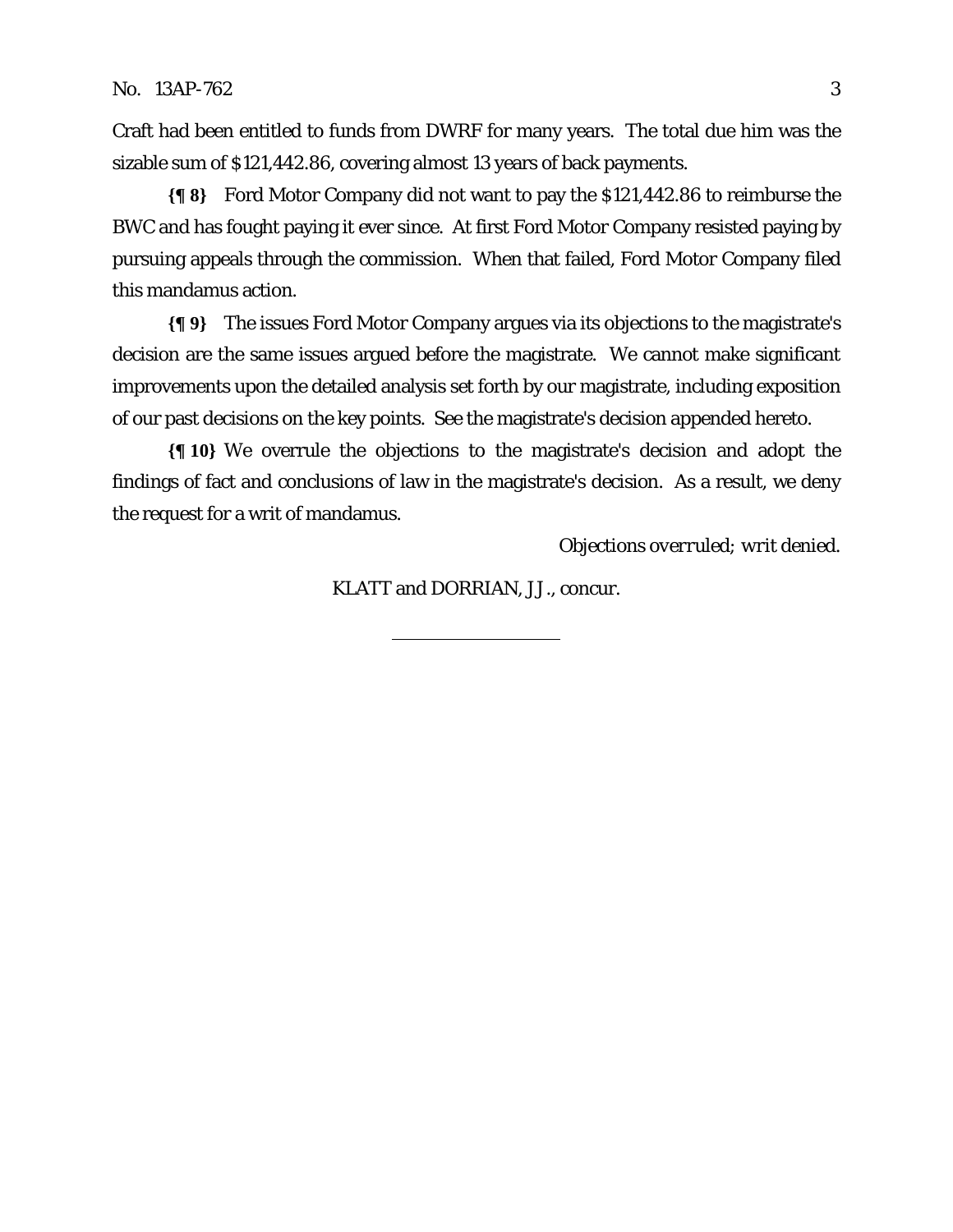$\overline{a}$ 

 $\overline{a}$ 

 $\overline{a}$ 

# **A P P E N D I X**

## IN THE COURT OF APPEALS OF OHIO

### TENTH APPELLATE DISTRICT

| The State of Ohio ex rel.<br><b>Ford Motor Company,</b> |                |                    |
|---------------------------------------------------------|----------------|--------------------|
| Relator,                                                | ٠<br>$\bullet$ | No. 13AP-762       |
| V.                                                      |                | (REGULAR CALENDAR) |
| The Industrial Commission of Ohio                       | $\bullet$      |                    |
| and Bryan Craft,                                        | ٠              |                    |
| Respondents.                                            | ٠              |                    |

# MAGISTRATE'S DECISION

Rendered on October 29, 2014

*Timothy J. Krantz,* for relator.

*Michael DeWine*, Attorney General, and *Stephen D. Plymale,*  for respondent Industrial Commission of Ohio.

*Bevan & Associates,* and *David S. Bates,* for respondent Bryan Craft.

## IN MANDAMUS

**{¶ 11}** Relator, Ford Motor Company, has filed this original action requesting that this court issue a writ of mandamus ordering respondent Industrial Commission of Ohio ("commission") to vacate its order by awarding Disabled Workers' Relief Fund ("DWRF") benefits to respondent Bryan Craft ("claimant") beyond two years and ordering the commission to find that the back payments are subject to the two-year limitation in R.C. 4123.52, or, in the alternative, find that the Ohio Bureau of Workers' Compensation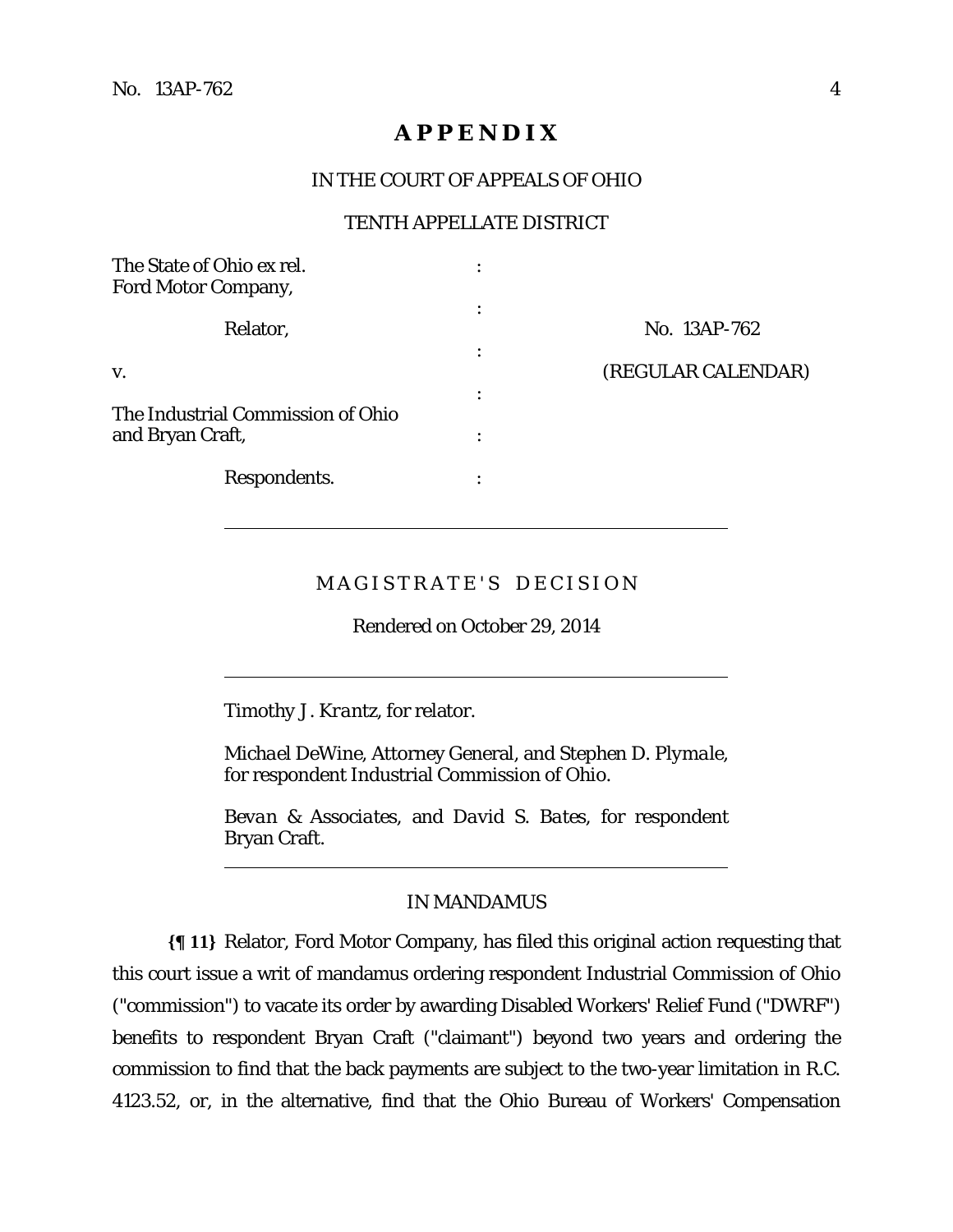("BWC") failed to comply with the statute that requires prompt inquiry of the permanent total disability ("PTD") compensation status of an injured worker in order to ascertain DWRF eligibility and relieve relator of the responsibility of paying claimant beyond the two-year period.

### Findings of Fact:

**{¶ 12}** 1. Claimant sustained three separate industrial injuries while employed by relator, a self-insured employer.

**{¶ 13}** 2. Following a hearing held December 7, 1990, the commission issued an interlocutory order awarding claimant PTD compensation in his 1975 claim for the period December 8, 1990 to March 19, 1991.

**{¶ 14}** 3. In an order mailed July 2, 1991, the commission extended the award of PTD compensation to September 1, 1991.

**{¶ 15}** 4. Following a hearing on October 30, 1991, the commission awarded claimant PTD compensation from September 2, 1991 and continuing. Claimant's rate of pay was \$119.

**{¶ 16}** 5. Claimant's date of birth is December 28, 1934. As such, he was approximately 57 years of age when the commission issued its final order awarding him PTD compensation.

**{¶ 17}** 6. Earlier, in January 1991, the BWC sent a letter to claimant advising him that he may be entitled to DWRF benefits and requested information regarding his Social Security Disability ("SSD") benefits. The letter explains:

> When a claimant has been declared permanently and totally disabled (PTD) by the Ohio Industrial Commission, he or she may be entitled to receive a supplemental award from the Disabled Workers' Relief Fund (DWRF). Under the provisions of this fund, the benefits a claimant receives from the Bureau and the disability benefits received from the Social Security Administration are combined. The total of these benefits is subtracted from the figure established as the DWRF entry level. If the combined amount of PTD and disability social security is under our entry level amount, then the claimant is paid DWRF benefits.

> At the present time we are attempting to determine your eligibility to participate in the DWRF fund. However, before we can complete our computations we need additional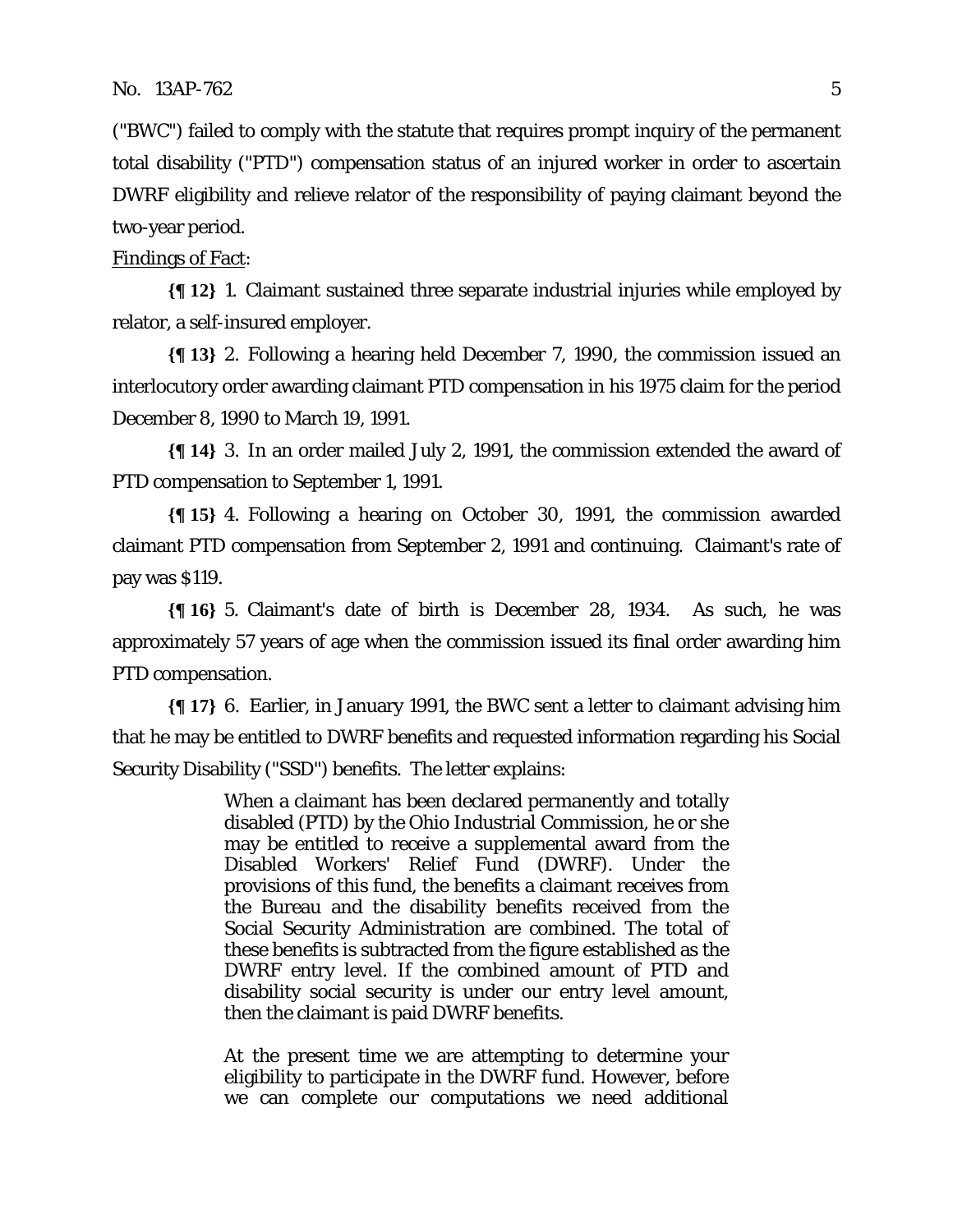information regarding your social security benefits. We are, therefore, requesting that you provide us with a statement indicating the rate of the disability social security benefits you have received, before [M]edicare deductions, from 12/8/90 to 3/19/91.

**{¶ 18}** 7. Claimant supplied the BWC with the requested information and indicated that he was then receiving \$953 per month in SSD benefits.

**{¶ 19}** 8. In a letter dated February 7, 1991, the BWC informed claimant that, because his total monthly compensation was currently over the maximum entitlement per week, he was not entitled to receive DWRF benefits at that time.

**{¶ 20}** 9. Between February 1991 through October 1995, the BWC sent correspondence continuing to indicate that, based on his weekly rate, claimant was ineligible to receive DWRF benefits.

**{¶ 21}** 10. In October 1998, the BWC sent a letter addressed to relator and relator's representative asking for information so the BWC could determine whether or not claimant was entitled to receive DWRF benefits.

**{¶ 22}** 11. The stipulated evidence contains a document apparently from claimant's file identified as a claim inquiry and date stamped October 7, 2005. That document lists claimant's birth date, the date on which he turned 65 years of age, as well as the date PTD compensation began.

**{¶ 23}** 12. It is undisputed that claimant turned 65 years of age on December 28, 1999.

**{¶ 24}** 13. In October 2012 (nearly 13 years after claimant turned 65), the BWC sent a questionnaire to relator indicating the BWC was reviewing claims paying PTD compensation and asking relator to confirm claimant's rate of pay.

**{¶ 25}** 14. Relator responded indicating that claimant's rate of pay was \$119.

**{¶ 26}** 15. In an order mailed November 7, 2012, the BWC notified claimant that he was eligible to receive DWRF benefits and also informed claimant that he was entitled to receive a back payment. Specifically, the order provides:

> You are eligible because [t]hrough communication with the Self Insured Employer, BWC learned that you are being paid permanent total disability and may be eligible to receive a DWRF benefit. Based on your permanent total disability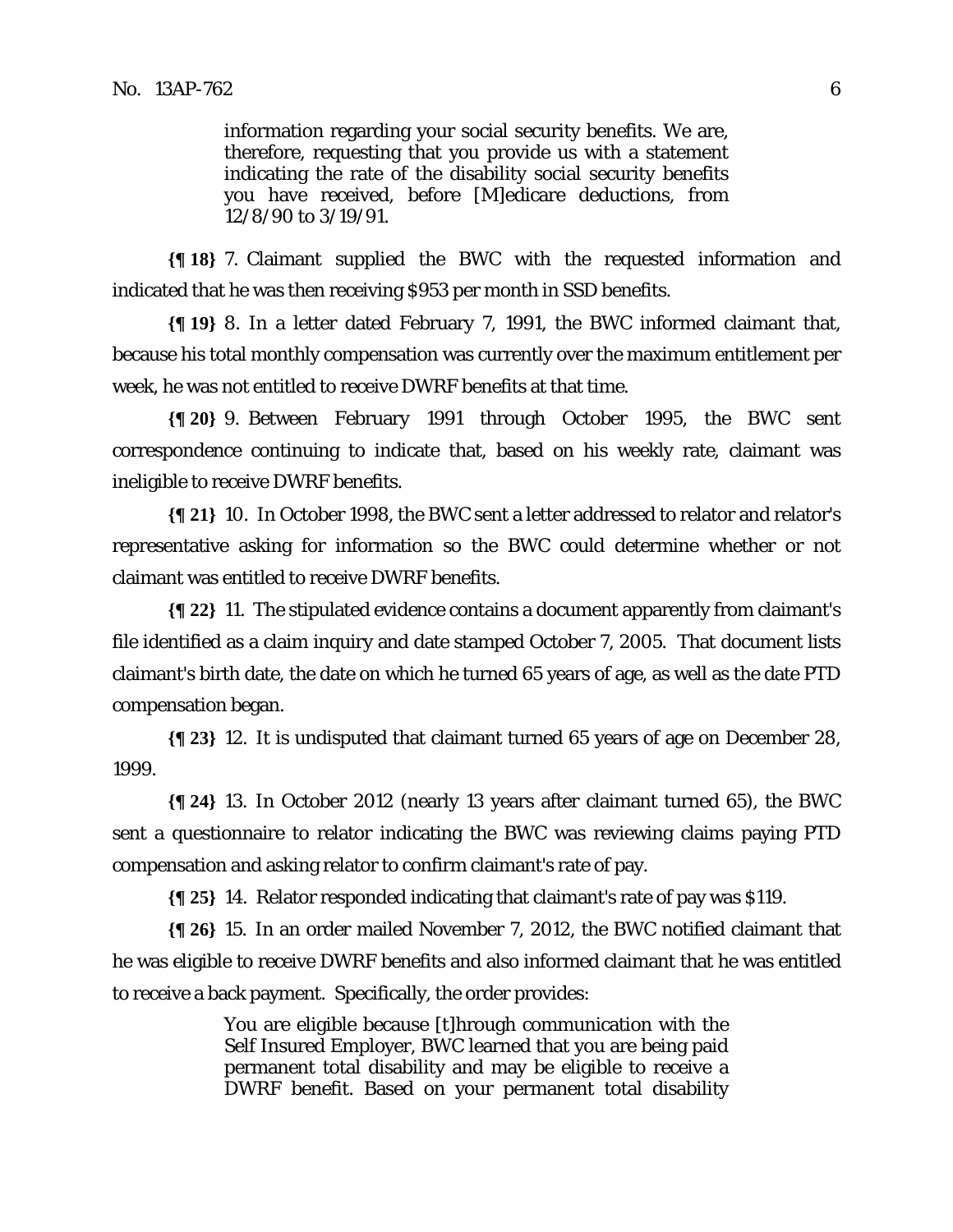rate, you became eligible to receive DWRF effective 12/01/1999 at retirement. Your permanent total disability rate is less than the DWRF entry level.

Effective with the payment of 11/20/2012, your DWRF weekly rate will be \$231.60.

You also are entitled to receive a back payment in the amount of [\$]121,442.86. This payment covers dates from 12/01/1999 to 11/03/2012.

You should receive your back payment within 10 days of receiving this order. Please note that this is not a change to your PTD workers' compensation payment. If you have any deductions being taken from your PTD, they are not reflected in this order but will continue to be deducted.

You will receive 14 checks that equal your back payment of \$121,442.85 mentioned above.

**{¶ 27}** 16. Relator appealed and a hearing was held before a staff hearing officer ("SHO") on March 6, 2013. The SHO specifically found that claimant was entitled to receive DWRF benefits and rejected relator's argument that because the BWC failed to determine claimant's eligibility in a prompt manner, the payment should be limited to the two-year limitation found in R.C. 4123.52, stating:

> Said Disabled Workers' Relief Fund benefits are ordered to commence effective 12/01/1999.

> Based on this order, the Injured Worker is entitled to Disabled Workers' Relief Fund benefits from 12/01/1999 through 11/03/2012, and continuing, based on eligibility of Disabled Workers' Relief Fund benefits.

> Counsel for the self-insuring employer contends the aboveordered Disabled Workers' Relief Fund benefits are inappropriate. Counsel contends the Administrator failed to determine the Injured Worker's eligibility for these benefits in a prompt manner. Counsel contends an unreasonable length of time has lapsed and the benefits should be limited to the two year limitation of Ohio Revised Code Section 4123.52. The employer's counsel's contention is not found persuasive.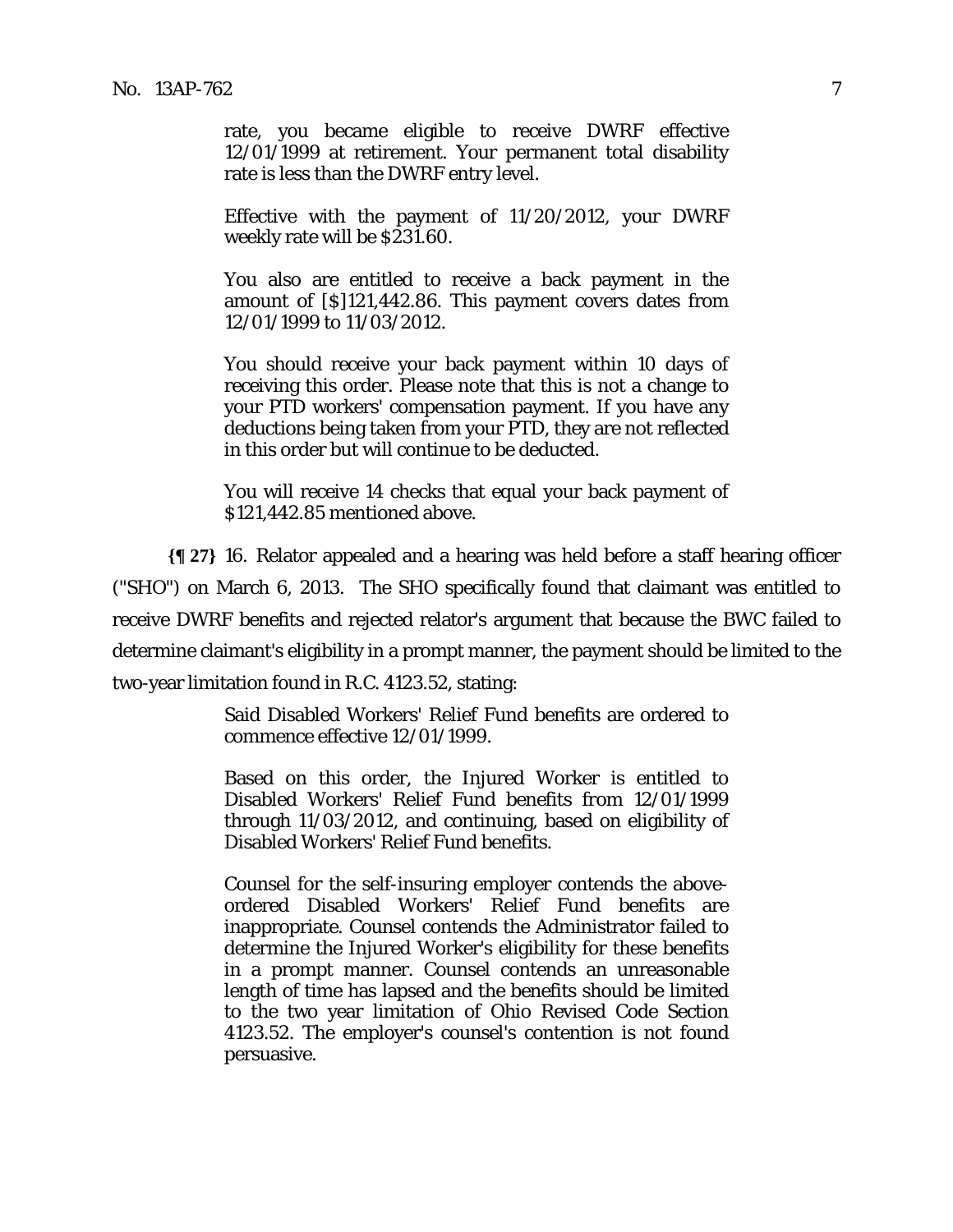The Staff Hearing Officer finds the Injured Worker remains eligible for the Disabled Workers' Relief Fund benefits ordered herein. Further, the benefits are not limited by the two year period referenced in Ohio Revised Code 4123.52. The Tenth Appellate District Court of Appeals addressed this specific question in the decision set forth in The Goodyear Tire and Rubber Co. et al., v. The Ohio Bureau of Workers' Compensation 1999 Ohio App. LEXIS 4494. The Court rejected a contention that there is a two year limit on any back benefit award for Disabled Workers' Relief Fund benefits. Specifically, the Court found that the Administrator is not statutorily barred from awarding back Disabled Workers' Relief Fund benefits to Injured Workers and billing the self-insuring employers for said benefits. Accordingly, the Staff Hearing Officer finds the Injured Worker is entitled to Disabled Workers' Relief Fund benefits from 12/01/1999 through 11/03/2012 and continuing, based on eligibility of Disabled Workers' Relief Fund benefits.

**{¶ 28}** 17. Relator filed a request for reconsideration asking the commission to exercise its continuing jurisdiction arguing the BWC's failure to make inquiries to relator concerning claimant for 14 years, the doctrine of laches should be applied to a limited amount of back award to two years, and to R.C. 4123.52.

**{¶ 29}** 18. Following a hearing on May 21, 2013, the commission determined that it did not have authority to exercise continuing jurisdiction.

**{¶ 30}** 19. Thereafter, relator filed the instant mandamus action in this court. Conclusions of Law:

**{¶ 31}** For the reasons that follow, it is this magistrate's decision that relator has not demonstrated that the commission abused its discretion and this court should deny relator's request for a writ of mandamus.

**{¶ 32}** The Supreme Court of Ohio has set forth three requirements which must be met in establishing a right to a writ of mandamus: (1) that relator has a clear legal right to the relief prayed for; (2) that respondent is under a clear legal duty to perform the act requested; and (3) that relator has no plain and adequate remedy in the ordinary course of the law. *State ex rel. Berger v. McMonagle*, 6 Ohio St.3d 28 (1983).

**{¶ 33}** The facts in this case are not in dispute. Claimant sustained a work-related injury in 1975 and the DWRF provisions would likely apply to him once he turned 65 years of age and was no longer receiving SSD benefits. Claimant became eligible for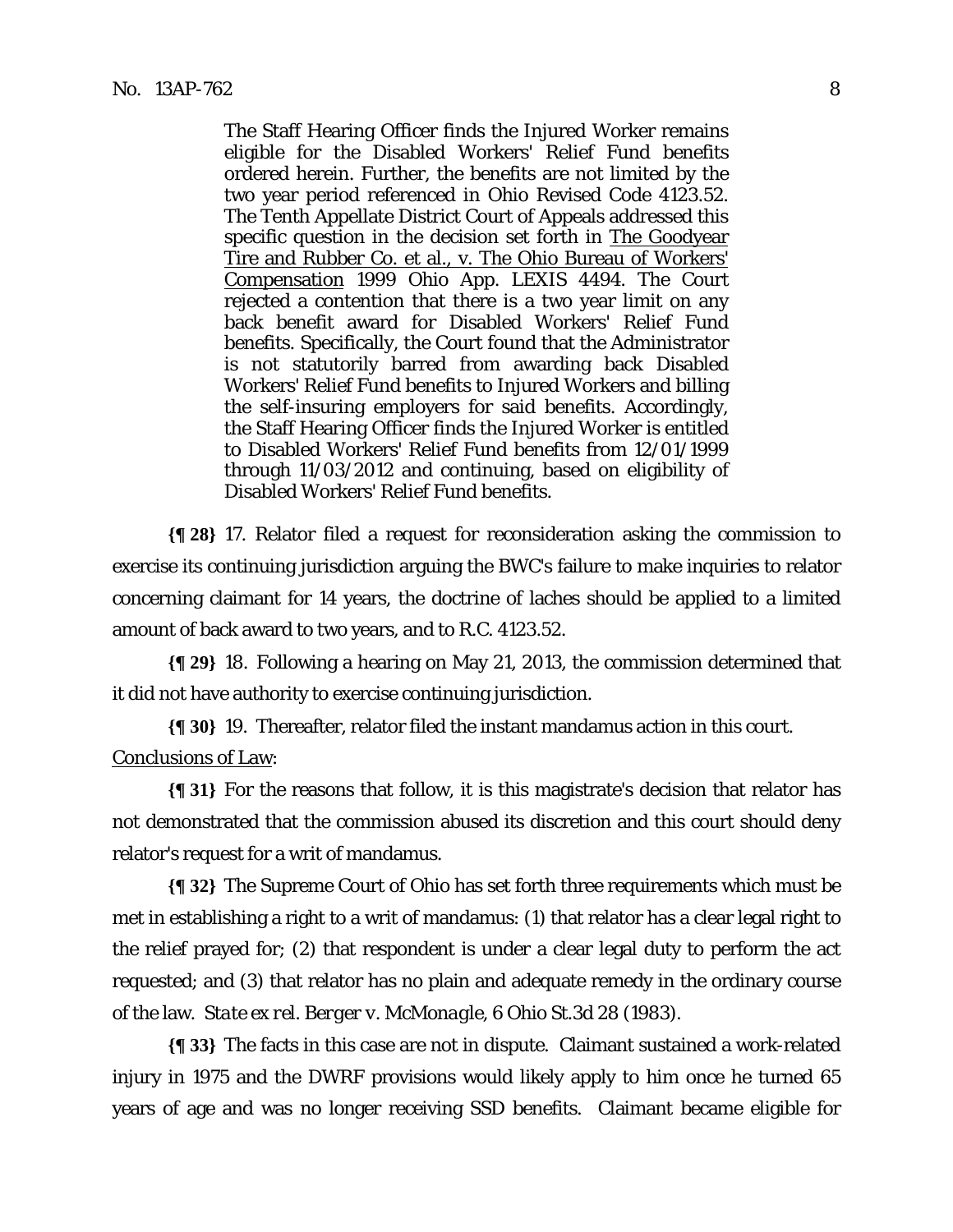DWRF benefits December 28, 1999. It is further undisputed that it was not until November 7, 2012 that the BWC notified both claimant and relator that claimant became eligible for DWRF benefits on his 65th birthday and informed claimant that he was entitled to receive back payment in the amount of \$121,442.86.

**{¶ 34}** Relator does not deny that it is statutorily required to reimburse the BWC dollar-for-dollar for all DWRF benefits paid to claimant. Relator's entire argument rests on its assertion that because the BWC failed to promptly notify relator that claimant was eligible to receive DWRF benefits, the BWC should be collaterally estopped from obtaining reimbursement from relator for any amounts owed to claimant beyond the twoyear limitation provided in R.C. 4123.52.

**{¶ 35}** The BWC asserts that, as a self-insured employer, relator was and is responsible for maintaining all records of workers' compensation claims and has a duty to comply with all workers' compensation laws to make timely payments to its injured workers. Further, the BWC argues that, pursuant to this court's ruling in *Goodyear Tire & Rubber Co. v. Bur. of Workers' Comp.,* 10th Dist. No. 98AP-1153 (Sept. 28, 1999), R.C. 4123.52 does not apply to DWRF benefits.

**{¶ 36}** In 1953, the General Assembly enacted R.C. 4123.412, which created DWRF benefits. DWRF benefits are paid to injured workers who are permanently and totally disabled as a result of occupational injury or disease and whose workers' compensation benefits, when combined with SSD benefits, fall below a statutorily mandated amount.

**{¶ 37}** Originally, R.C. 4123.411 required the commission to levy an assessment against all employers at a specified rate. In 1986, the General Assembly amended R.C. 4123.411, dramatically altering the mechanism by which DWRF was funded. Pursuant to the amendment, non-self-insured private fund employers, county and taxing district employers, and the state of Ohio as an employer, remain subject to the employer payroll rate assessment. However, R.C. 4123.411(C) requires that self-insured employers directly compensate the BWC for all amounts paid to qualifying injured workers regardless of the date of their injury. Under this provision, the BWC makes DWRF benefits to the qualified injured workers and thereafter collects the payment from the self-insured employer.

R.C. 4123.416 requires:

The administrator of workers' compensation shall promptly require of each [self-insured] employer \* \* \* a verified list of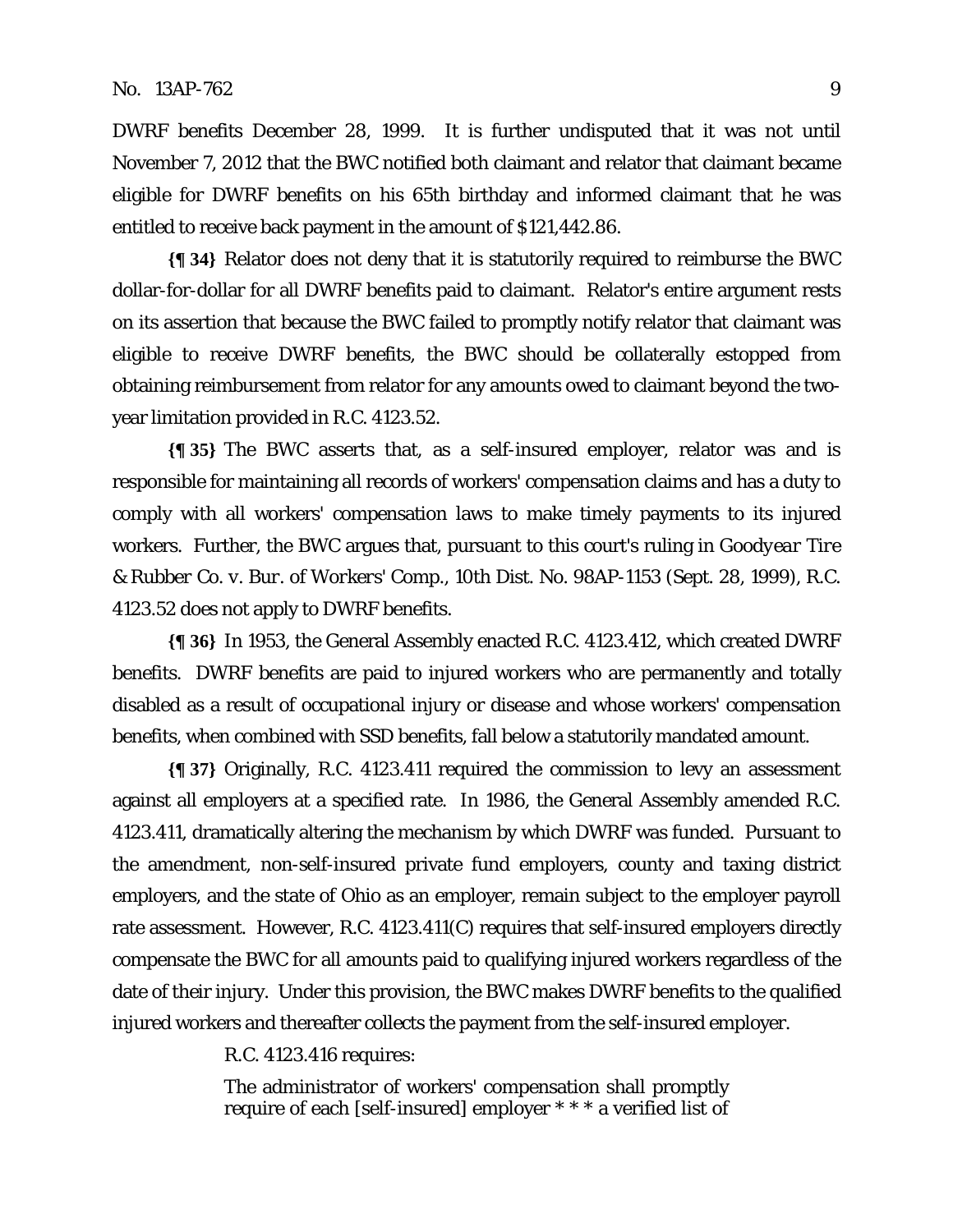the names and addresses of all persons to whom the employer is paying workers' compensation on account of permanent and total disability and the evidence respecting such persons as the administrator reasonably deems necessary to determine the eligibility of any such person to participate in the disabled workers' relief fund.

**{¶ 38}** Ohio Adm.Code 4123-17-29(B)(2) requires self-insured employers to be billed on a semi-annual basis for DWRF benefits paid to injured workers.

**{¶ 39}** Relator argues that its reimbursement to the DWRF fund is limited to the two-year look back of R.C. 4123.52, which provides, in pertinent part:

> The commission shall not make any modification, change, finding, or award which shall award compensation for a back period in excess of two years prior to the date of filing application therefor.

**{¶ 40}** For the reasons that follow, the magistrate finds relator's argument lacks merit.

**{¶ 41}** In *Goodyear Tire,* a group of self-insured employers brought a declaratory judgment action seeking a determination of their liabilities to the DWRF fund under the amendments to R.C. 4123.411 which altered the DWRF funding mechanism. These selfinsured employers argued that the BWC lacked authority to bill them for DWRF benefits accrued to injured workers prior to the semi-annual billing period for which the bill is assessed, regardless of whether the funds were actually disbursed by the BWC during the billing period. In the alternative, they argued that, if the BWC is permitted to bill for accumulated unpaid benefits, a two-year statutory limit exists to limit how far back such payments may reach.

**{¶ 42}** This court rejected those arguments, stating:

Appellants initially contend that an employee's entitlement to DWRF payments should commence only upon the BWC's issuance of a determination of eligibility for subsidy based upon a shortfall in the claimant's combined workers' compensation and Social Security disability benefits. Under this interpretation, the BWC would have no statutory authority to make the large retroactive lump-sum payments to claimants for benefits accruing between the date of their eligibility for DWRF payments (based upon combined workers' compensation and social security benefits which fall below the statutory DWRF minimum) and the date upon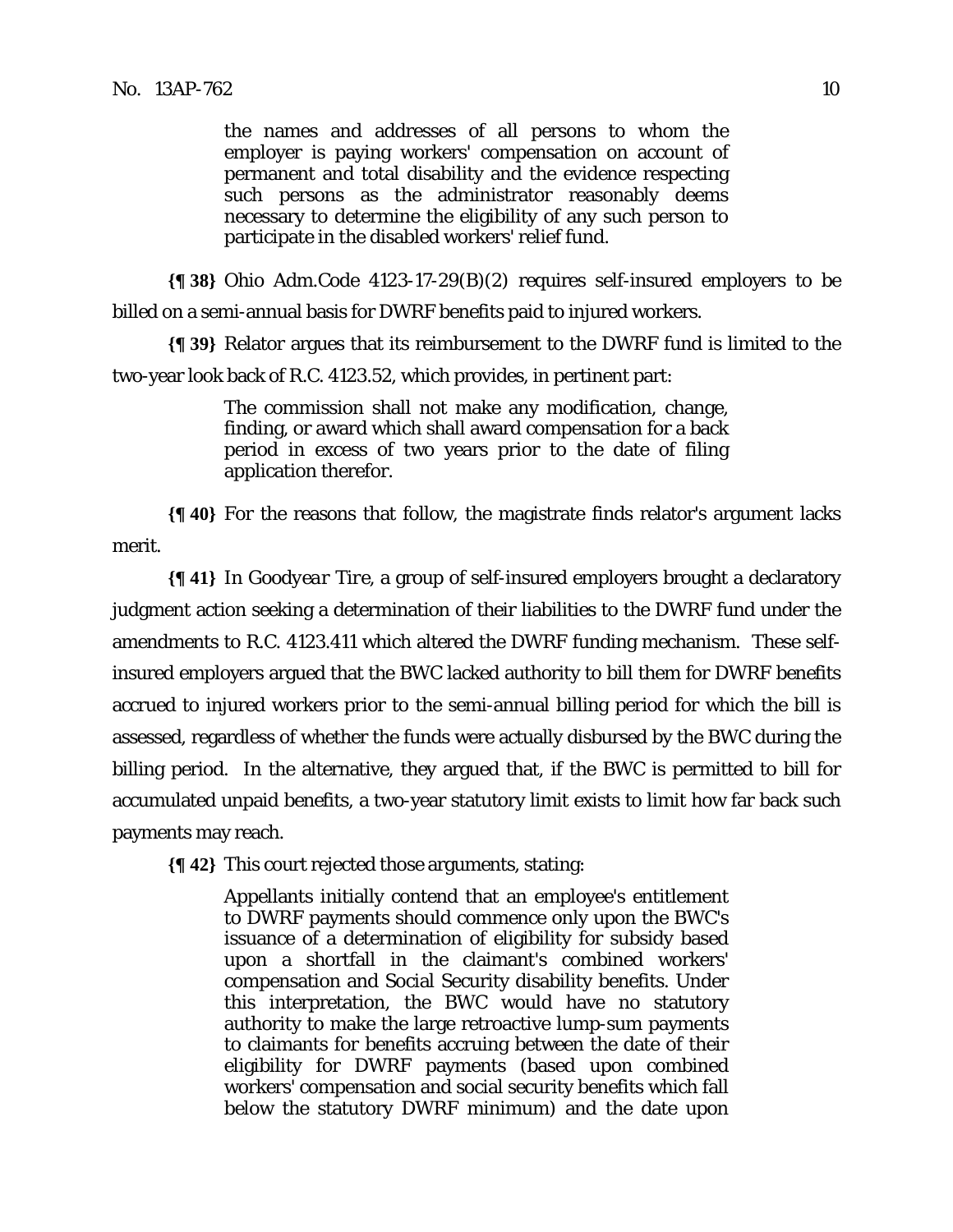which the BWC makes an actual determination of claimant's eligibility. We find no support for this proposition in the statutes governing DWRF benefits.

*Id.* at 2.

**{¶ 43}** This court specifically noted that an injured worker is entitled to receive DWRF benefits without filing an application. This court noted that DWRF benefits begin at the time an injured workers' specified workers' compensation and SSD benefits fall below the statutory floor and not at the time the injured workers' file was reviewed and evaluated by the BWC. Specifically, this court stated:

> Appellants alternatively argue that, if back DWRF can be paid by BWC, the period for which such back benefits could be paid, is limited by the express two-year statute of limitations upon changes to past awards by the Industrial Commission, R.C. 4123.52. DWRF benefits differ statutorily, however, from general workers' compensation benefits, which require a timely filed application. R.C. 4123.84 and 4123.85. In contrast, the above-cited language from the DWRF statutes establishes that there is no duty on the claimant to apply for DWRF benefits in order to be eligible, since eligibility is "without application" and governed solely by the formula set forth in R.C. 4123.414. We therefore reject appellants' contention that there is a two-year limit on any back benefit award for DWRF claimants.

*Id.* at 3.

**{¶ 44}** In reaching that conclusion, this court relied on several decisions from the Supreme Court of Ohio, including *Thompson v. Indus. Comm.,* 1 Ohio St.3d 244 (1982). In *Thompson,* the Supreme Court specifically determined that DWRF benefits are separate and distinct from workers' compensation benefits, and the fund is a separate entity from the state insurance fund. In *Wean Inc. v. Indus. Comm.,* 52 Ohio St.3d 266 (1990), the Supreme Court concluded that the application of the 1986 amendments to claims with injury dates prior thereto was not unconstitutional retroactively because the amendments only required the self-insured employer to pay a "current responsibility." As applied prospectively, self-insured employers were only responsible to reimburse the BWC for all past, present, and future employees eligible for DWRF benefits. In *Dayton Walther Corp. v. Indus. Comm.,* 10th Dist. No. 97APE06-746 (Apr. 30, 1998), this court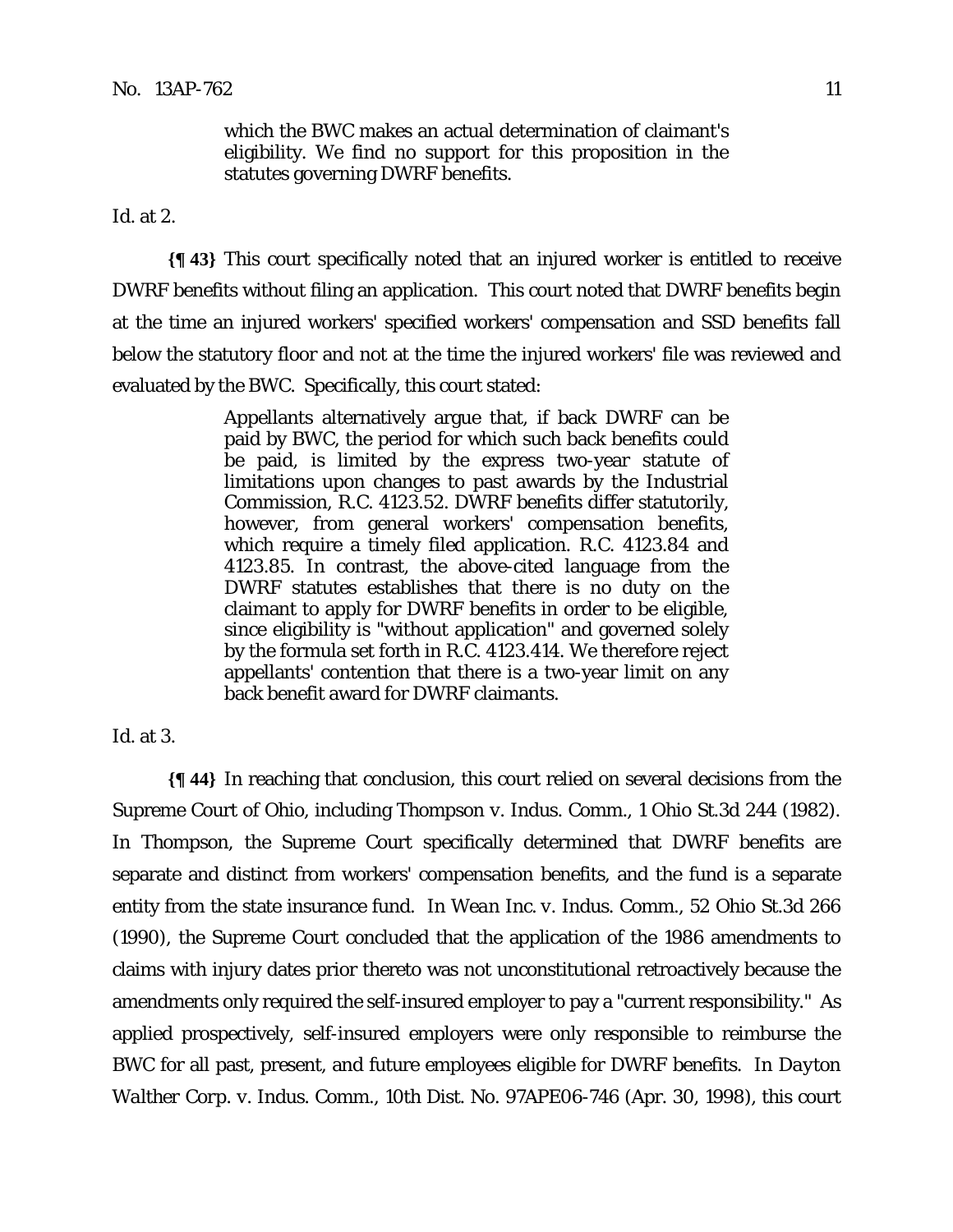extended the reasoning of *Wean* to conclude that the term "current responsibility" addressed all current DWRF outlays regardless of the date of injury in relation to the date the employer became self-insured. The application of the above case law leads to only one conclusion: the commission did not abuse its discretion by requiring relator to reimburse the BWC for DWRF benefits paid to claimant beyond the two-year period provided in R.C. 4123.52.

**{¶ 45}** Relator makes several arguments urging this court to reconsider its determination that DWRF benefits are not compensation. Specifically, relator points to *McHale v. Indus. Comm.,* 63 Ohio App. 479 (3d Dist.1940), wherein that court found that payment by the commission of the fees to a physician attending to an injured worker constituted the payment of compensation awarded on the account of injury within the meaning of former R.C. 4123.52. Relator specifically points to the following language:

> The word "compensation" as used in Section 35 of Article II of the Constitution of Ohio, relating to workmen's compensation, comprehends all payments and disbursements of every character made by the Industrial Commission to or for the benefit of workmen and their dependents, for death, injuries or occupational diseases, occasioned in the course of such workmen's employment.

*Id.* at 484.

**{¶ 46}** For several reasons, the magistrate finds the *McHale* decision does not alter the outcome here.

**{¶ 47}** First, *McHale* was decided 40 years before the Supreme Court of Ohio's decision in *Thompson* and nearly 60 years before this court's decision in *Goodyear Tire*. Second, *McHale* involved that portion of R.C. 4123.52 which provides that no modification or change, finding or award shall be made with respect to disability compensation after ten years from the last payment of compensation or benefits. In such a situation, an injured worker must make an application or file a motion. However, because DWRF benefits are payable without the filing of an application, this court ruled that the two-year look back period did not apply.

**{¶ 48}** Relator also points to *Armco, Inc. v. N. Assur. Co. of Am.,* 99 Ohio App.3d 545 (12th Dist.1994).In that case, an insurance company argued that it was not liable to indemnify an employer for DWRF benefits because the insurance policy required it only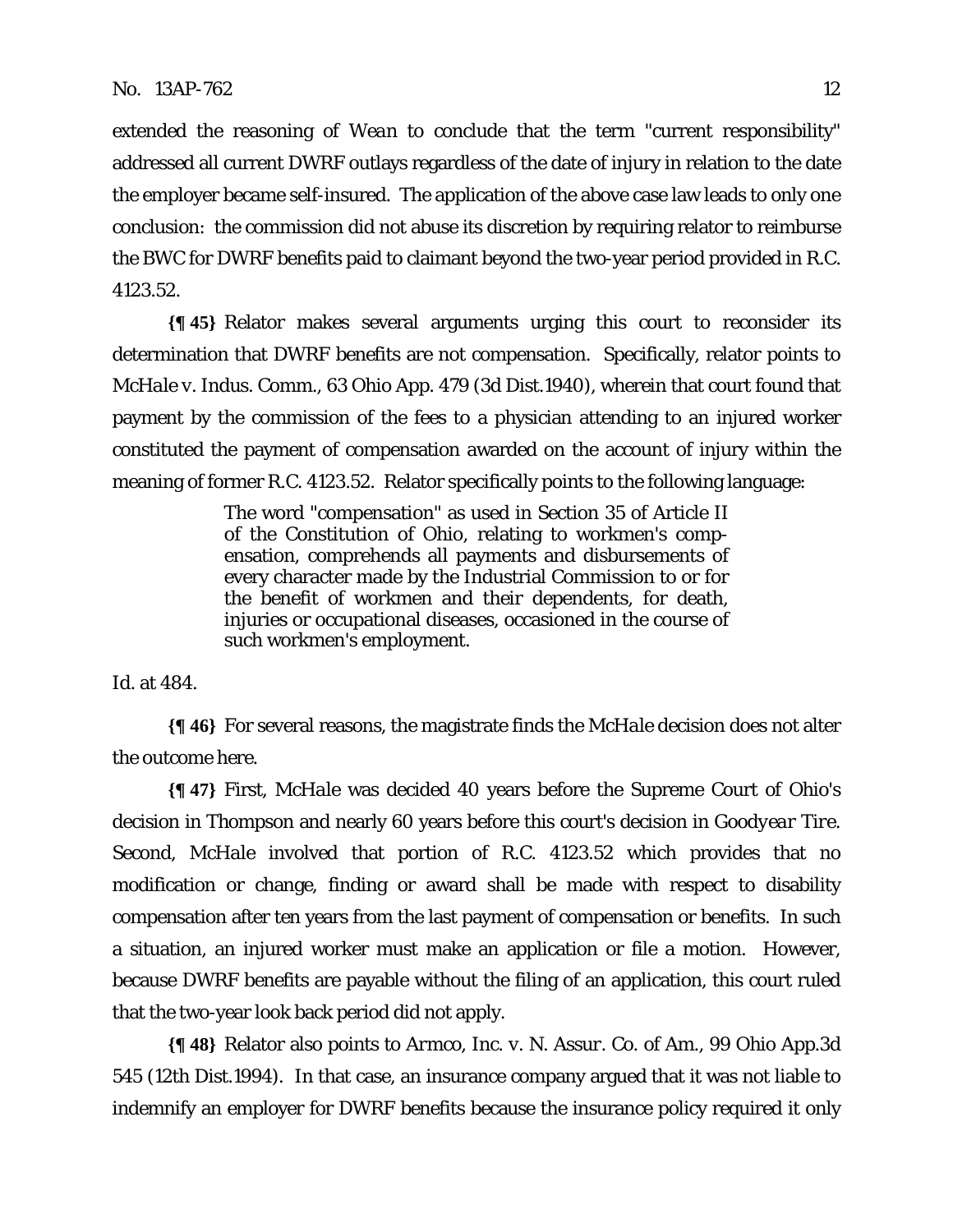to indemnify for payments made as workers' compensation benefits. Citing *Thompson,*  the insurance company argued that DWRF benefits are relief welfare and not workers' compensation.

**{¶ 49}** In *Armco,* the court stated that the Supreme Court of Ohio's determination in *Thompson* that DWRF benefits were not compensation was, at best, elusive noting that the court created this "fiction," "out of fear that a ruling declaring the DWRF program unconstitutional would make 'a cruel mockery of the laudable purpose [of the constitutional provision allowing for a workers' compensation program.]' *Id.,* 1 Ohio St.3d at 249." *Armco, Inc*. at 547. Despite this observation, the court followed the Supreme Court's decision and found that, although DWRF benefits were not workers' compensation, they were other benefits Armco was required to pay under the terms of its policy. The court was not asked to define the term compensation for purposes of the workers' compensation law.

**{¶ 50}** Relator also points to this court's decision in *Employers Reinsurance Corp. v. Worthington Custom Plastics, Inc.,* 109 Ohio App.3d 550 (10th Dist.1996). Similar to the *Armco* case, this court was asked to consider the express terms of agreements between insurance companies and self-insured employers. This court found that DWRF benefits were "benefits," as that term was used in the reinsurance policies. Just like the *Armco* case, this case did not involve consideration of or definition of DWRF benefits under the workers' compensation laws.

**{¶ 51}** Applying the above-discussed cases, the magistrate finds that relator's argument that the commission cannot award claimant DWRF benefits in excess of two years back lacks merit.

**{¶ 52}** Having determined that the commission could award claimant retroactive DWRF benefits beyond the two-year period, the magistrate now considers relator's argument that the doctrine of laches applies. For the reasons that follow, the magistrate disagrees.

**{¶ 53}** In order for the doctrine of laches to apply, one must establish: (1) an unreasonable delay or lapse of time in asserting a right, (2) the absence of an excuse for such delay, (3) knowledge, actual or constructive, of the injury or wrong, and (4) prejudice to the other party. *State ex rel. Case v. Indus. Comm.,* 28 Ohio St.3d 383 (1986).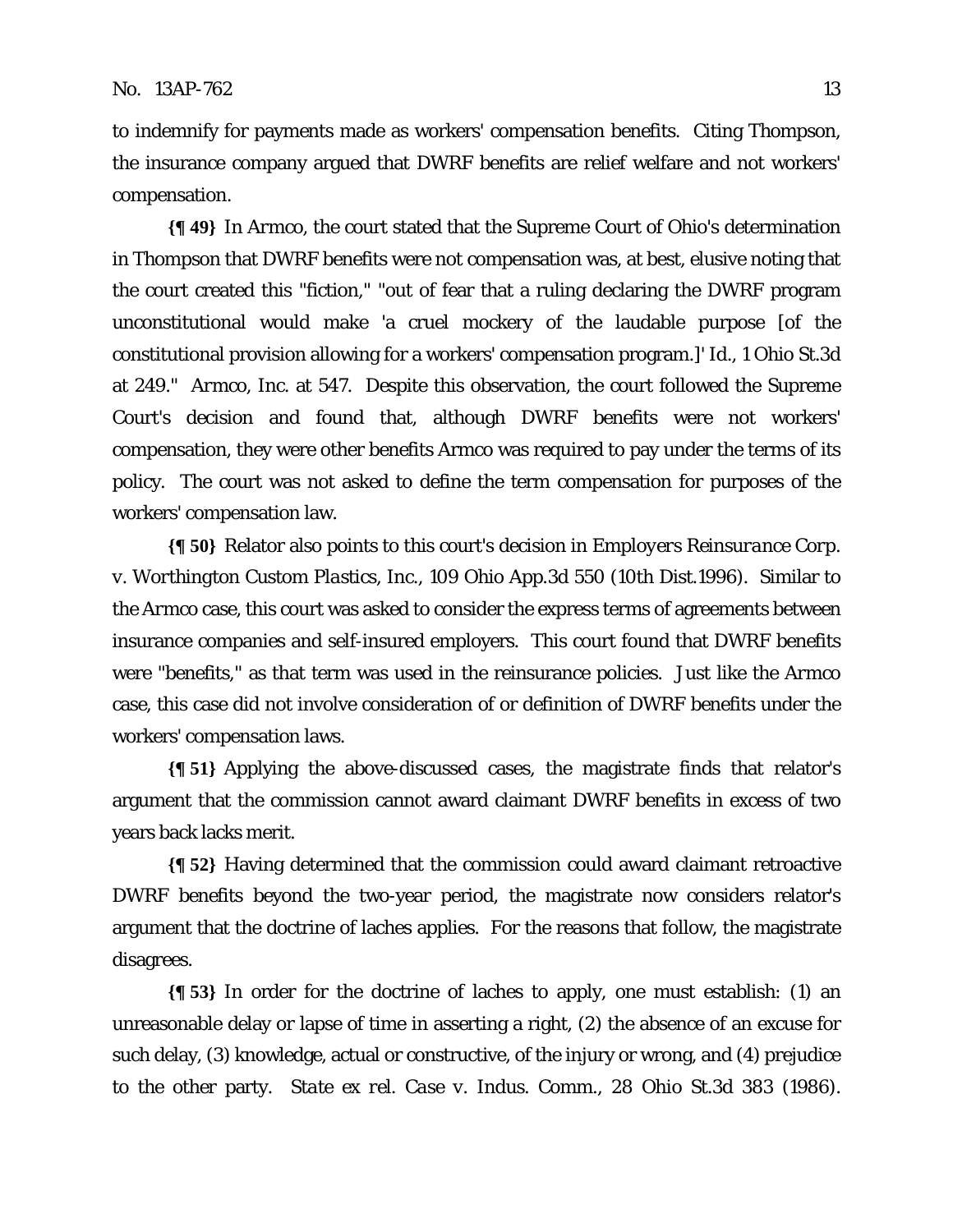Relator's argument is premised in part on the fact that the BWC conducted an internal claim inquiry in October 2005. At that time, the BWC had information that claimant had turned 65 years old 6 years earlier and relator asserts the BWC should have notified them at that time.

**{¶ 54}** The commission counters relator's argument noting that relator's status as a self-insured employer is a privilege and that relator has the ultimate responsibility for administering workers' compensation claims to its injured workers. The BWC asserts that relator, as claimant's employer, would have known his birth date and when he would turn 65 years of age. Further, relator would have known the relevance of turning 65 in terms of claimant's receipt of SSD benefits. The BWC argues that the responsibility lies with relator.

**{¶ 55}** It can be said that both relator and the BWC failed to properly administer claimant's claim. For several years, the BWC inquired about claimant's age and the rate at which he was being paid PTD compensation specifically to determine whether or not claimant was eligible for DWRF benefits. Likewise, relator was aware that claimant would likely become eligible for DWRF benefits when he turned 65 years of age because of the date of injury and the low rate at which he was being paid PTD compensation. The BWC failed to promptly notify relator that claimant had become eligible for DWRF benefits and relator failed to pay benefits which were owed to claimant. Relator appears to argue that, if the BWC forgets to mail a bill to an employer and enough time passes, the employer is no longer responsible for paying that bill. Relator owes claimant the money. Just because the BWC pays injured workers their DWRF benefits and then bills the employer for those sums does not change the fact that relator is the party ultimately liable to claimant for those amounts.

**{¶ 56}** Relator was not assessed a penalty for its failure to timely pay benefits nor has relator been charged interest on the benefits due and owed to claimant. While this is a large bill, there is no prejudice here where there is no dispute relator was obligated to pay the benefits. While relator will argue that this outcome is not fair, the magistrate asks if it would be fair to ask other employers to contribute the money to pay these benefits. That is what would happen if the money came from a different fund. To the extent that relator asserts that this money should come from the surplus fund, the magistrate